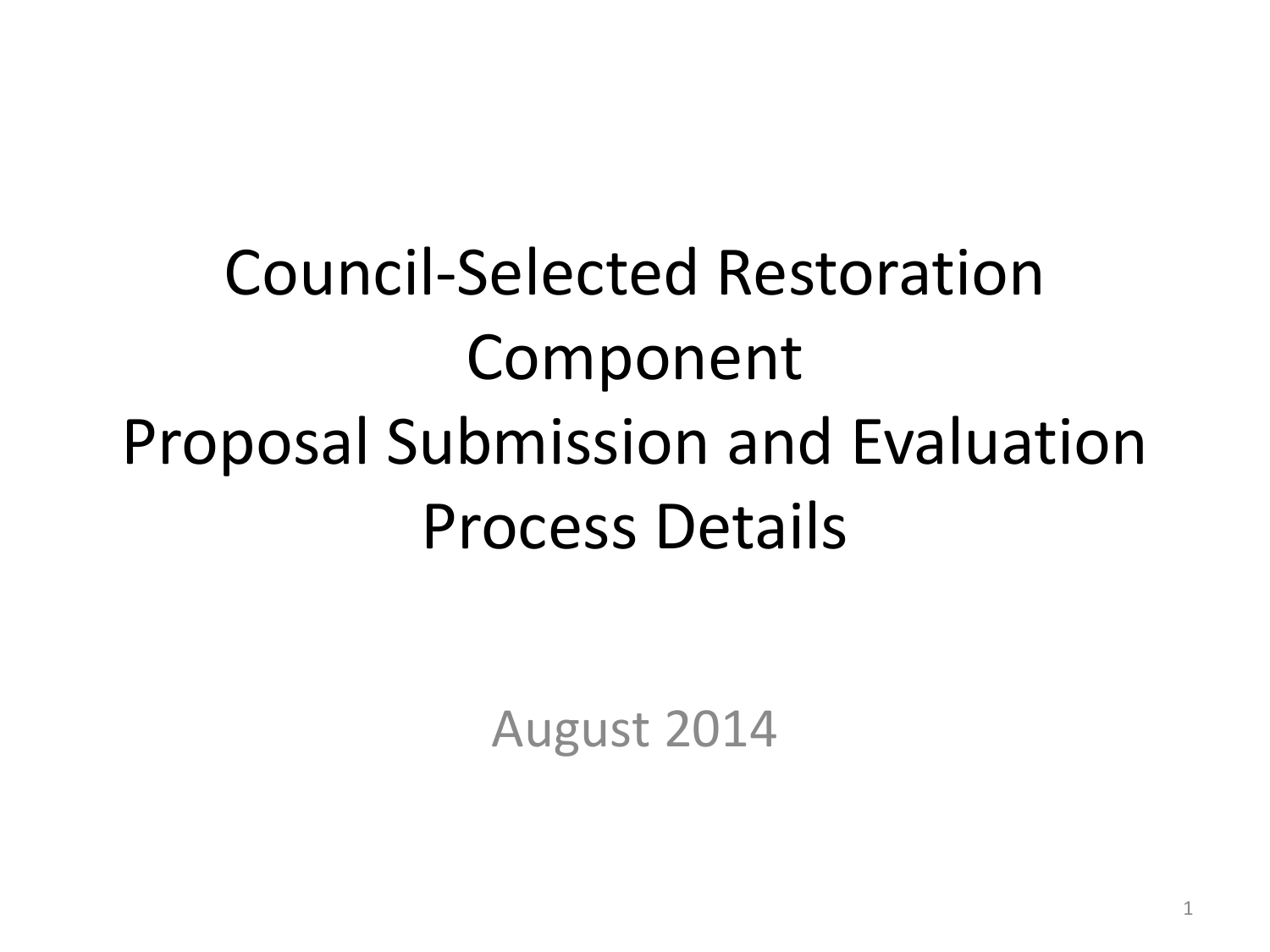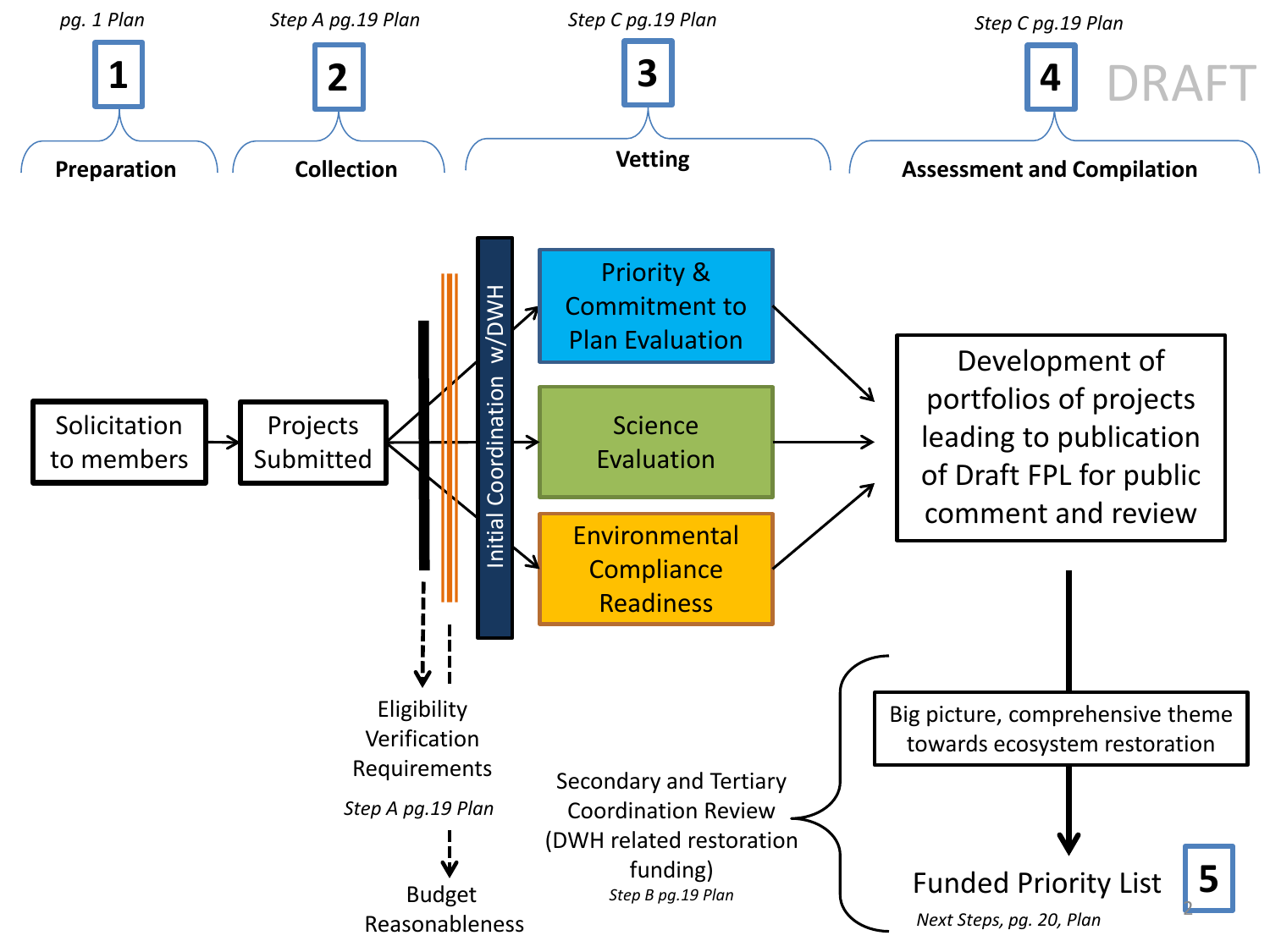# **1**

## Preparation

Council member proposal submission guidelines will be released that calls for proposals to be submitted by the 11 Council members representing the Council. Window opens August 21, 2014 and will close no earlier than November 17, 2014.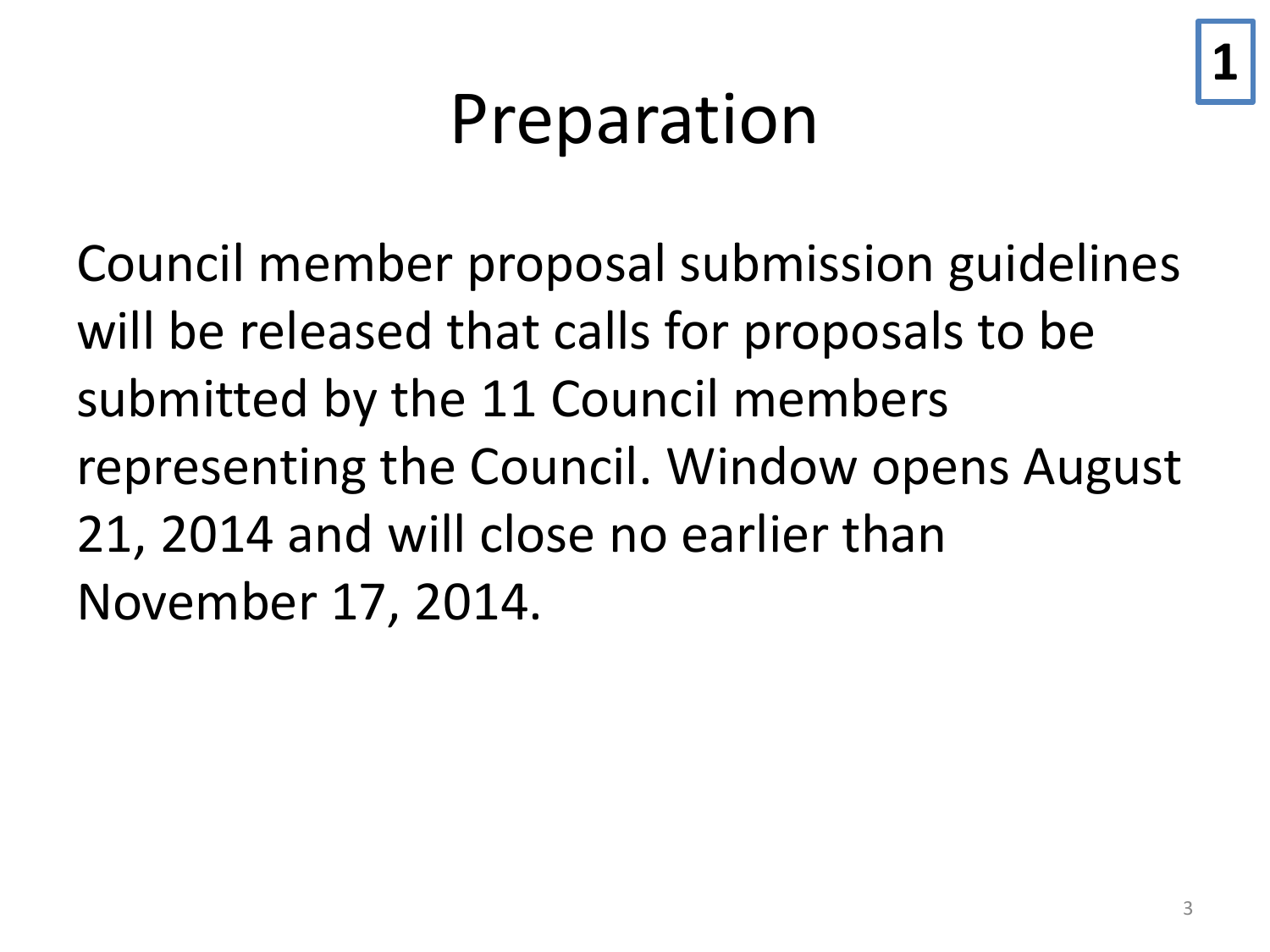#### Projects submitted **2** by Council members

Council staff evaluates all submitted

projects based

on approved eligibility

verification requirements

### **Eligibility Verification Requirements (***pg. 19 of Plan; Step A)***:**

- 1. Is the project submission complete? (*under Eligibility verification Step A, pg.19*)
- 2. Does the project aim to restore and/or protect natural resources, ecosystems, fisheries, marine and wildlife habitats, beaches, coastal wetlands, and economy of Gulf Coast region? (*overarching Goal, pg. 2, paragraph 2 of Plan*)
- 3. Is the project within the Gulf Coast Region of the respective Gulf States? *(geographic scope pg. 7 of Plan)*

### **Eligibility is a pass / fail gate.**

Council staff provides list of projects meeting and not meeting eligibility verification requirements to Council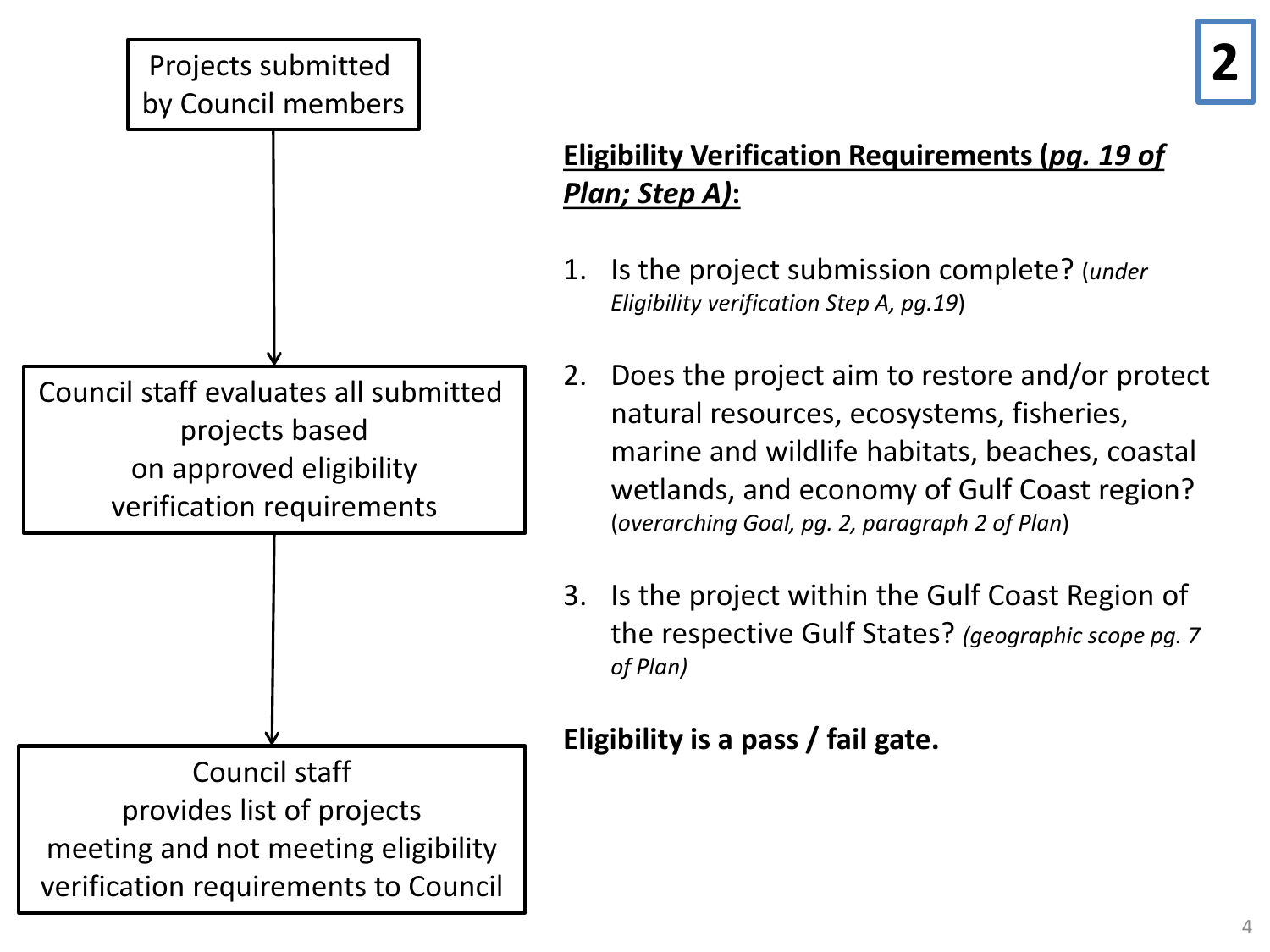2  $\rightarrow$  3

- Initial coordination review with other DWH related activities
	- High level
	- Cursory
	- Informal and consultative
- Priority, Commitment to Plan, Science and Environmental Compliance. Criteria have been approved by the Council. Each criteria vetting (priority, science, environmental compliance, and commitment to plan) will result in a report based on whether the project or program met the criteria (and specific details about each criteria filled in for auditing purposes).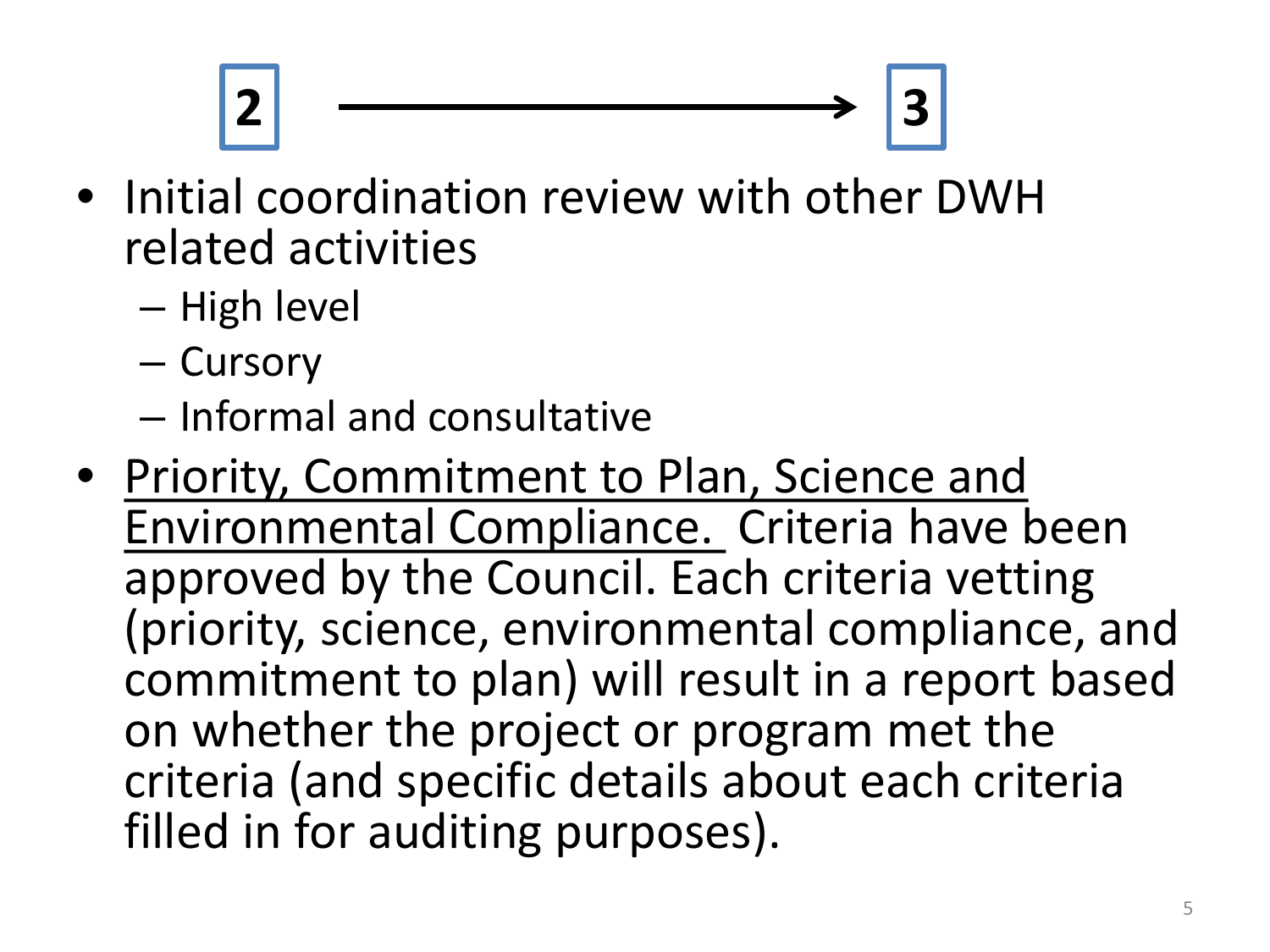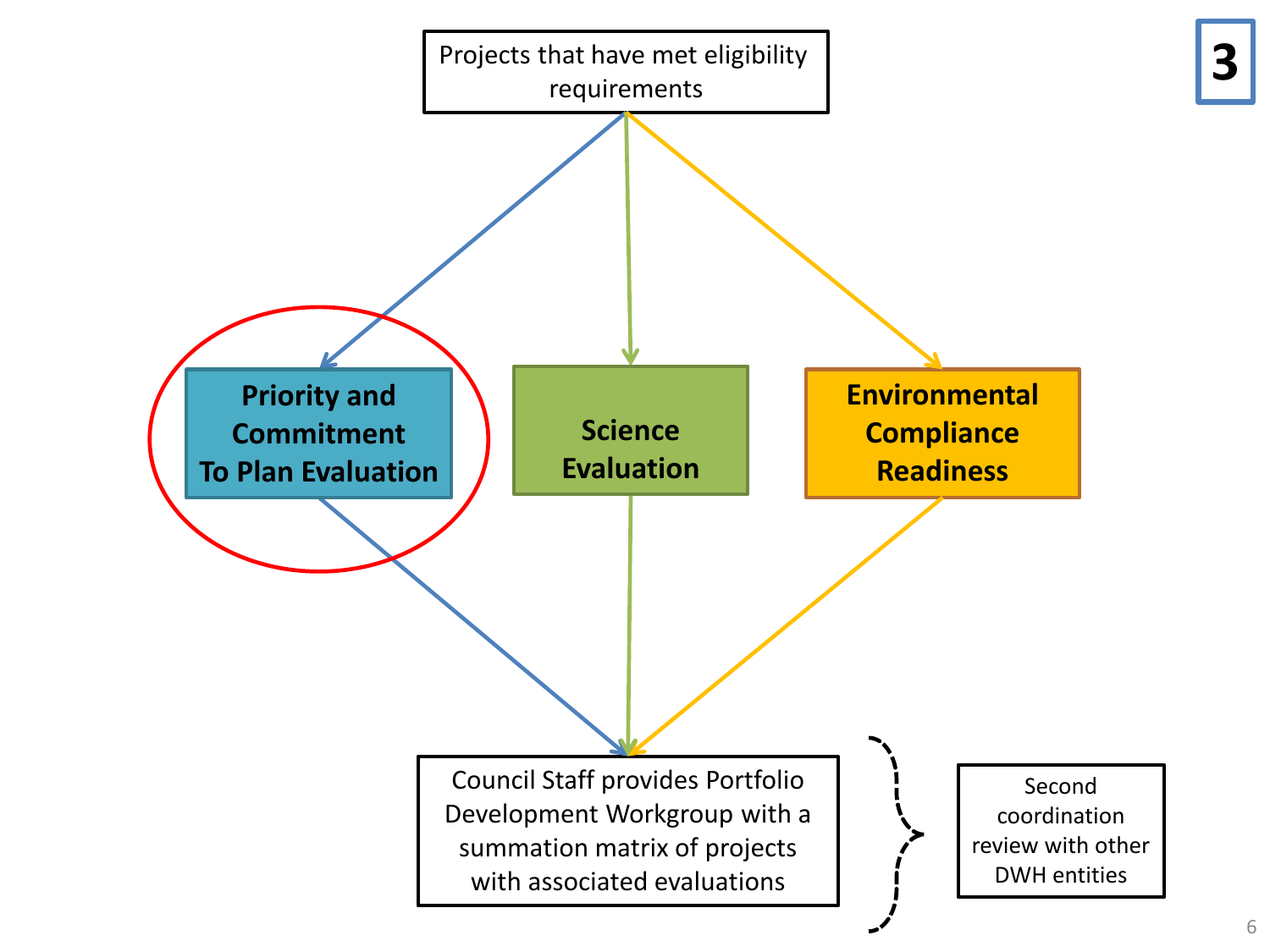#### **Priority Criteria (***pg. 17 Plan)*

Does the project/program meet one or more of the following priority criteria as set forth in the RESTORE Act:

- 1. Projects that are projected to make the greatest contribution to restoring and protecting the natural resources, ecosystems, fisheries, marine and wildlife habitats, beaches, and coastal wetlands of the Gulf Coast region, without regard to geographic location within the Gulf Coast region?
- 2. Large-scale projects and programs that are projected to substantially contribute to restoring and protecting the natural resources, ecosystems, fisheries, marine and wildlife habitats, beaches, and coastal wetlands of the Gulf Coast ecosystem?
- 3. Projects contained in existing Gulf Coast State comprehensive plans for the restoration and protection of natural resources, ecosystems, fisheries, marine and wildlife habitats, beaches, and coastal wetlands of the Gulf Coast region?
- 4. Projects that restore long-term resiliency of the natural resources, ecosystems, fisheries, marine and wildlife habitats, beaches, and coastal wetlands most impacted by the *Deepwater Horizon* oil spill?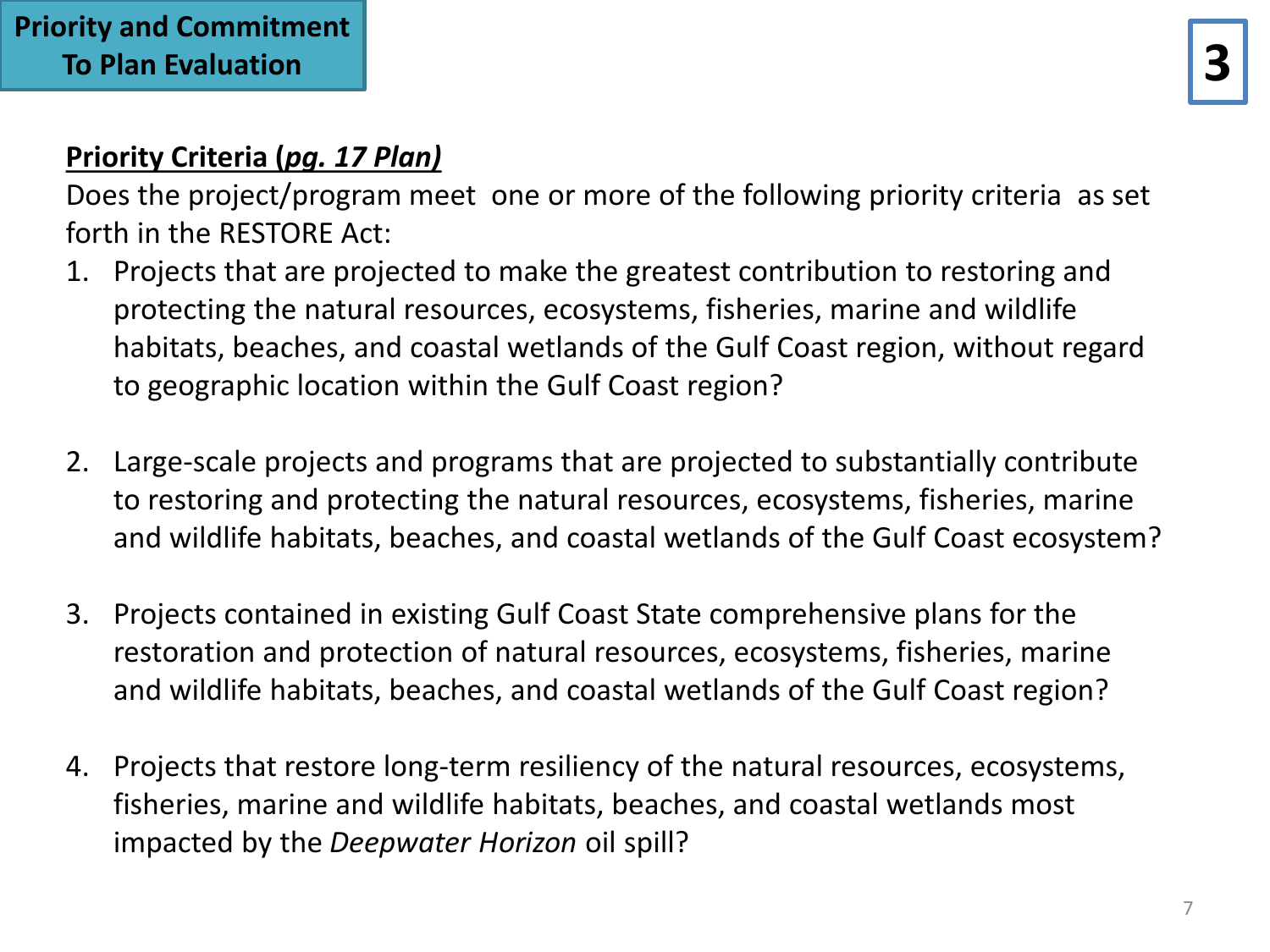#### **Commitment of Plan Criteria (***pg. 8&9 Step C of Plan)*

Does the project/program meet the following commitment criteria as established by the Council (*pg. 8&9 of Plan)*:

- 1. Is the project/program collaborative in nature? (*pg. 8 Commitment to Engagement, Inclusion and Transparency of Plan, and Commitment to Leveraging Resources and Partnerships of Plan)*
- 2. Does the project/program leverage strategic partnerships to enhance restoration activities? (*pg. 8 Commitment to Engagement, Inclusion and Partnerships of Plan)*
- 3. Does the project/program leverage prior projects or resources? (*pg. 9 Commitment to Leveraging Resources and Partnerships of Plan)*
- 4. Does the project/program outline a method for capturing outcomes and impacts of restoration? (*pg. 9 Commitment to Delivering Results and Measuring Impacts of Plan)*
- 5. Does the project/program affect broad-regional ecosystem restoration efforts? (*pg. 8 Commitment to Regional Ecosystem-based Approach to Restoration)*
- 6. Does the proposal reflect participation and input from diverse stakeholders? *(pg. 8*  Commitment to Engagement, Inclusion and Transparency) **Research 20 Magazines (Commitment** to Engagement, 10 Mag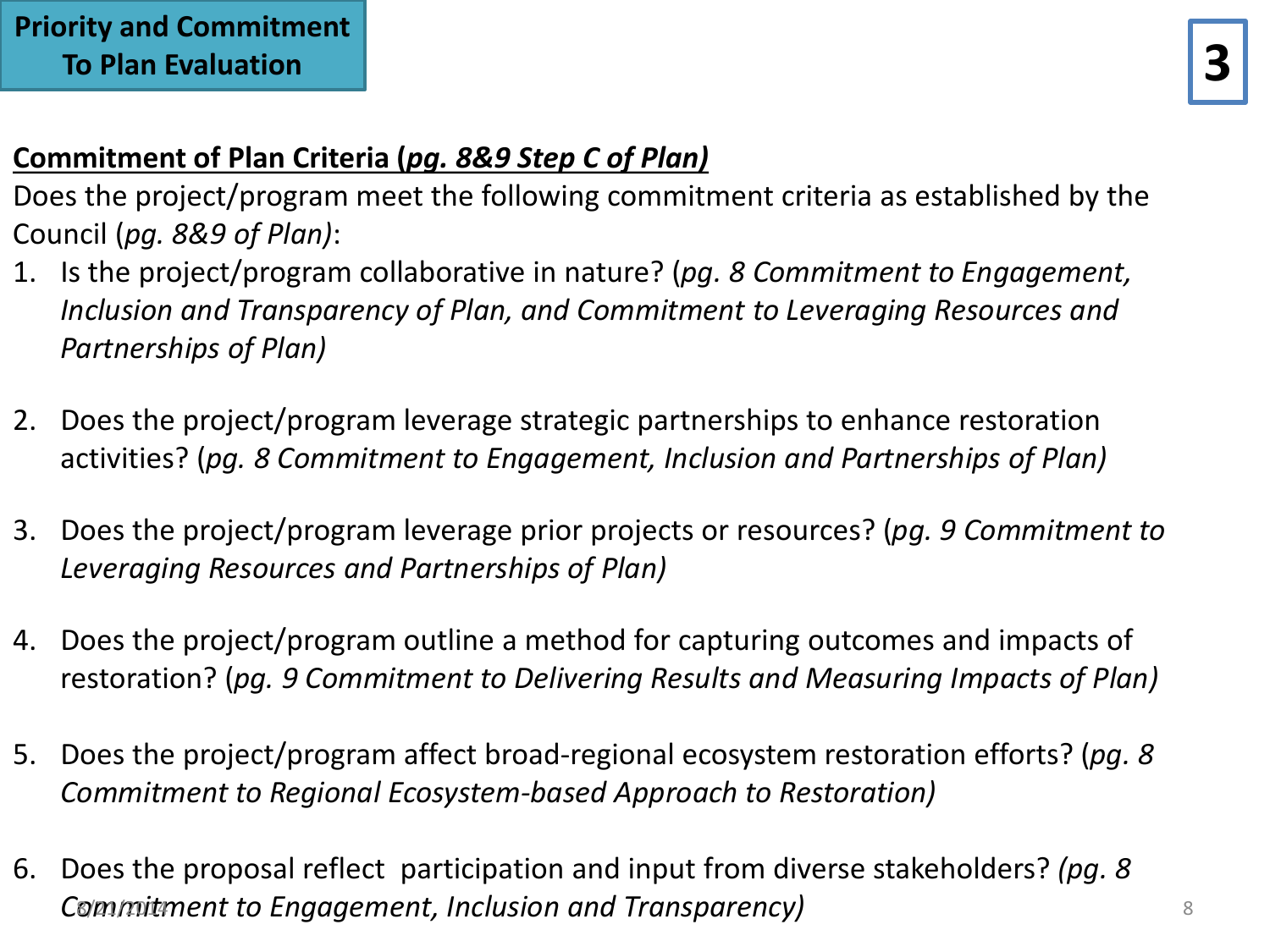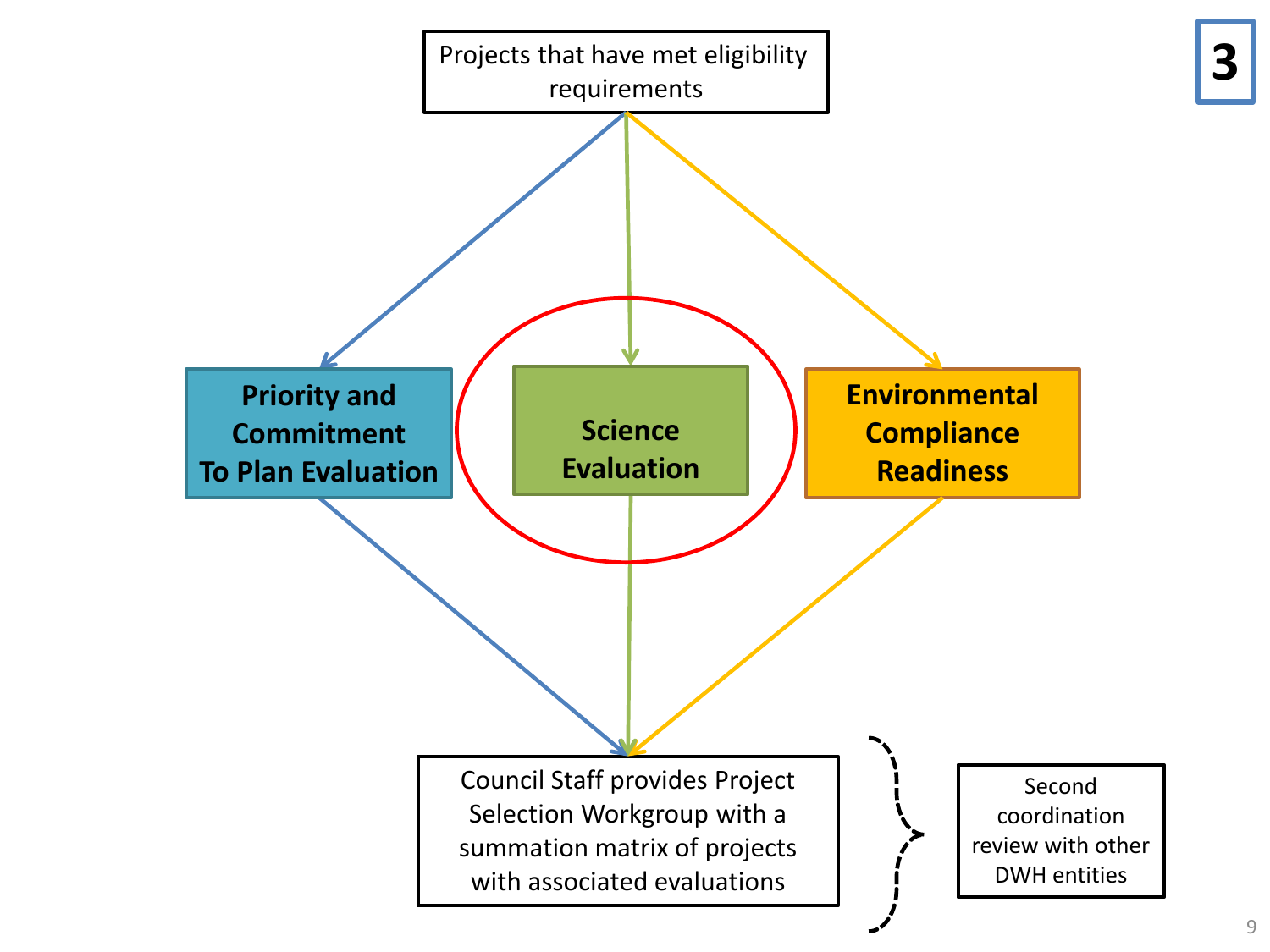## **Science Evaluation (***pg. 19 of Plan Step C – evaluation)***:**

The Science evaluation engine evaluates how each proposal has:

- 1. Established the use of best available science
- 2. Articulated the scientific basis of the proposed activity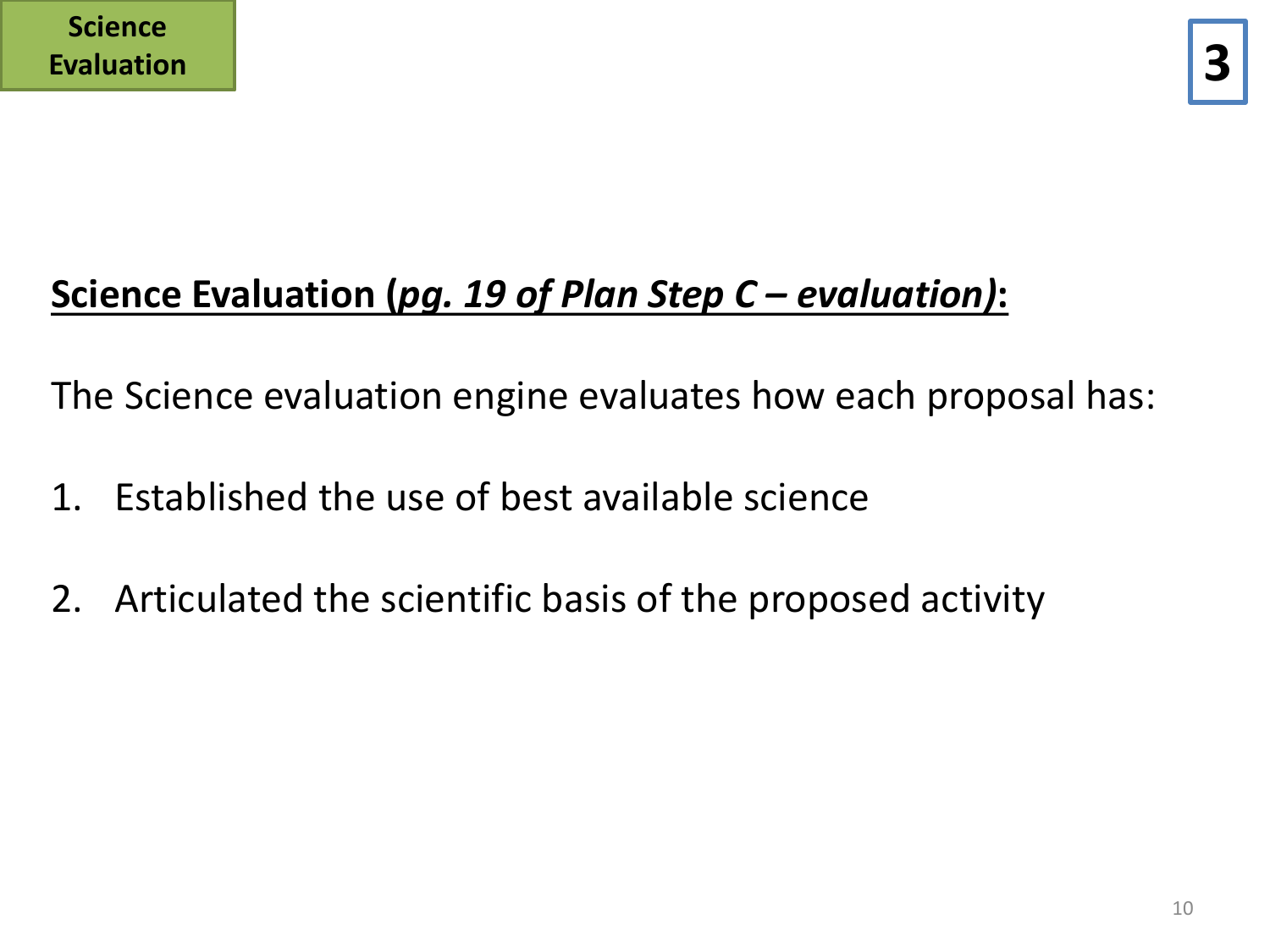## **Science Evaluation – Best Available Science:**

RESTORE Act:

33 USC 1321 (a)(27): the term 'best available science' means science that- (A) maximizes the quality, objectivity, and integrity of information, including statistical information; (B) uses peer-reviewed and publicly available data; and (C) clearly documents and communicates risks and uncertainties in the scientific basis for such projects"

& according to the OMB Circular of guidelines for ensuring and maximizing the quality, objectivity, utility and integrity of information.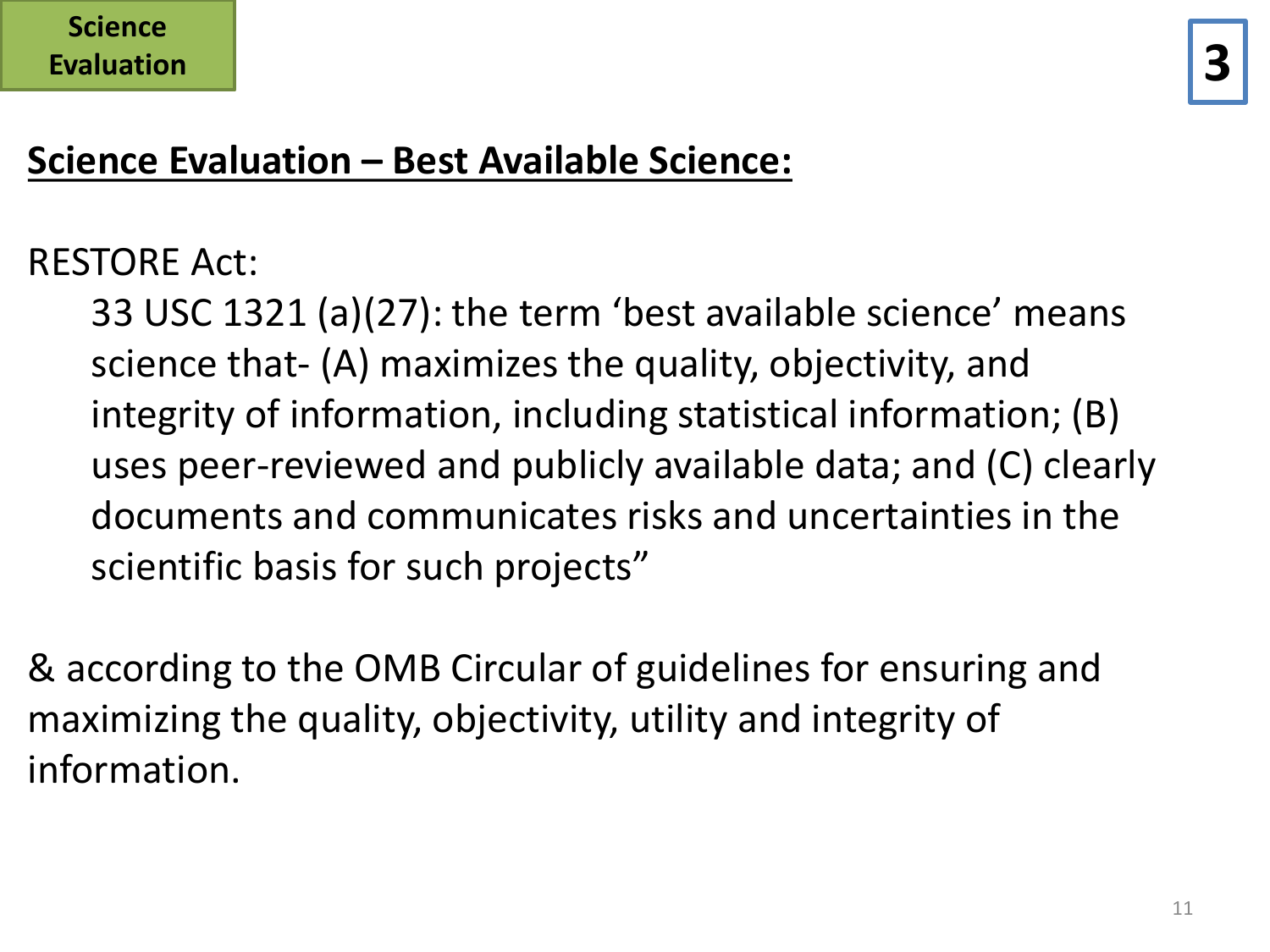#### **Science Evaluation**

## **Science Evaluation – 1. Best Available Science:**

These 6 factors/elements help frame the reviewers answers to A,B and C:

- 1. Have the proposal objectives, including methods used, been justified using peer reviewed and/or publicly available information?
- 2. If information supporting the proposal does not directly pertain to the Gulf Coast region, are applicant's methods reasonably supported and adaptable to that geographic area?
- 3. Are the literature sources used to support the proposal accurately and completely cited?
- 4. Are the literature sources represented in a fair and unbiased manner?
- 5. Does the proposal evaluate uncertainties and risks in the scientific basis for the proposal, including any identified by the public and Council members?
- 6. Does the proposal evaluate uncertainties and risks in achieving its objectives over time? (e.g., is there an uncertainty or risk that in 5-10 years the project/program will be obsolete or not function as planned given projections of sea level rise?)  $12$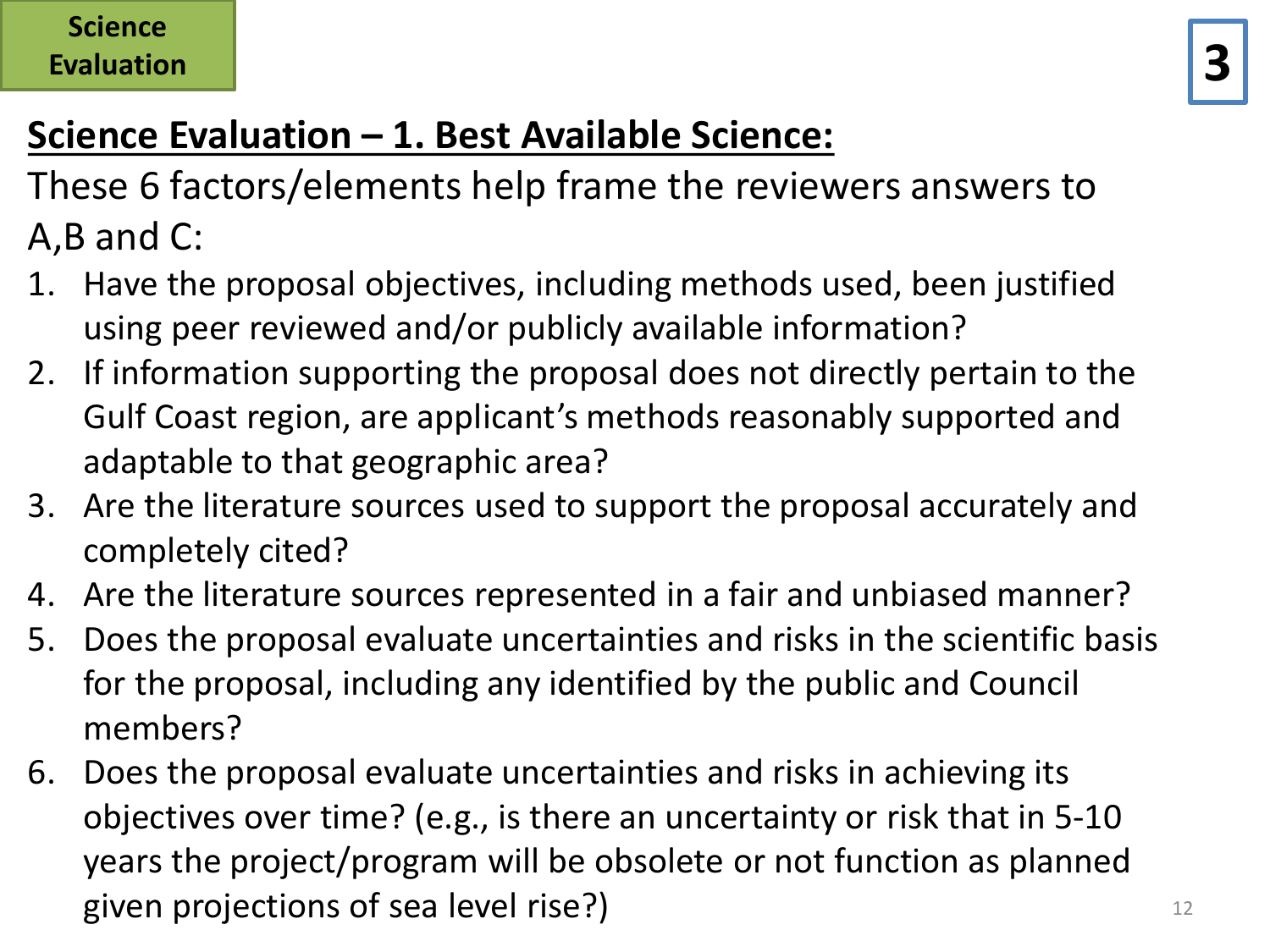### **Science Evaluation – Best Available Science:**

Based on the answers to the previous 6 questions, and giving deference to the sponsor to provide within reason the use of best available science the following three questions can be answered:

**(A) Has the applicant made a reasonable determination that the proposal is based on science that uses peer-reviewed and publicly available data? (Yes/No/Need More Information)**

**(B) Has the applicant made a reasonable determination that the proposal is based on science that maximizes the quality, objectivity, and integrity of information (including, as applicable, statistical information)? (Yes/No/Need More Information)**

**(C) Has the applicant made a reasonable determination that the proposal is based on science that clearly documents and communicates risks and uncertainties in the scientific basis for such projects? (Yes/No/Need More Information)**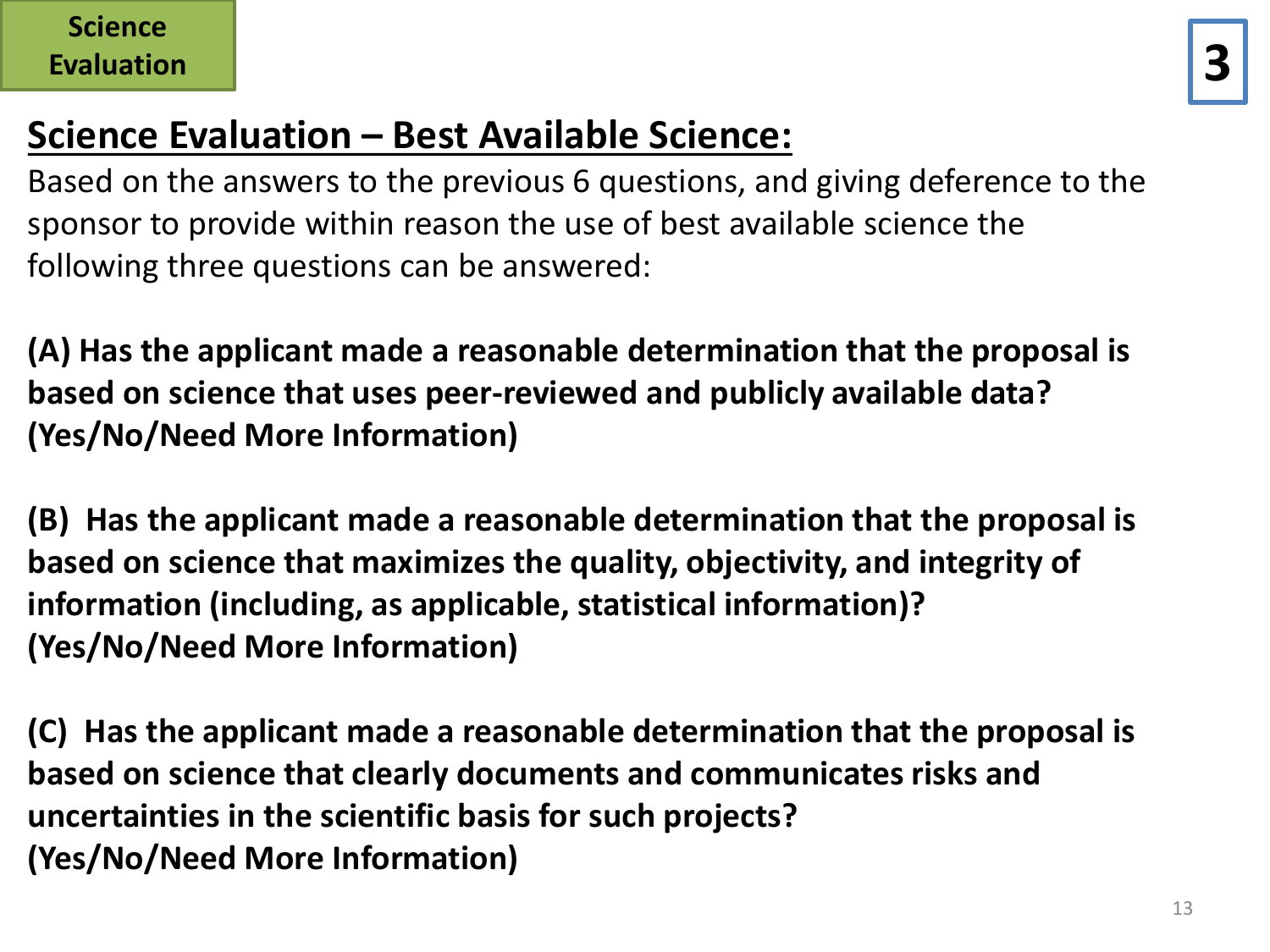## **Science**

## **Evaluation Science Context Evaluation**

- A. Have other methods been discussed and reasons provided to why the method is being selected (e.g., scientifically sound; cost-effectiveness)?
- B. Has your agency/vendor/project manager conducted a project/program like the one proposed?
- C. Is there a risk mitigation plan in place for project objectives? (*captures risk measures as defined under best available science by Act)*
- D. Does the project/program consider consequences with implementation? (*captures risk measures as defined under best available science by Act)*
- E. Does the project/program have clearly defined goals?
- F. Does the project/program have clearly defined objectives?
- G. Does the project/program have measures of success? (*captures statistical information requirement as defined by Act)*
- H. Is a monitoring program in place to determine project goals, success and help adaptive management (if applicable)? (*captures statistical information requirement as defined by Act)*
- I. Does the project/program consider recent and/or relevant information? (*captures statistical information requirement as defined by Act)*
- J. Has the project/program evaluated past successes and failures of similar efforts? (*captures the communication of risks and uncertainties in the scientific basis for such projects as defined by the Act)*

#### **10 Science Context Questions**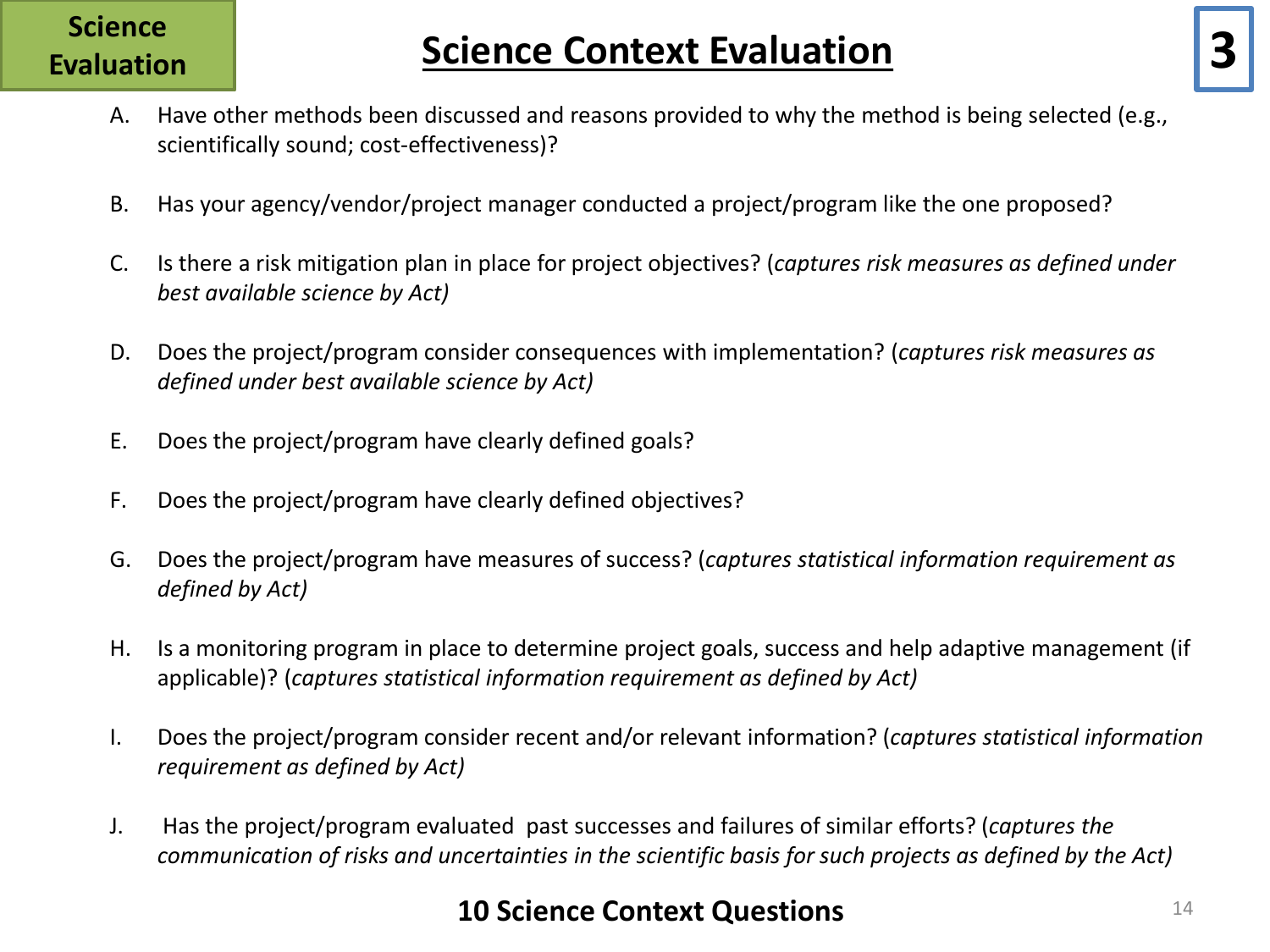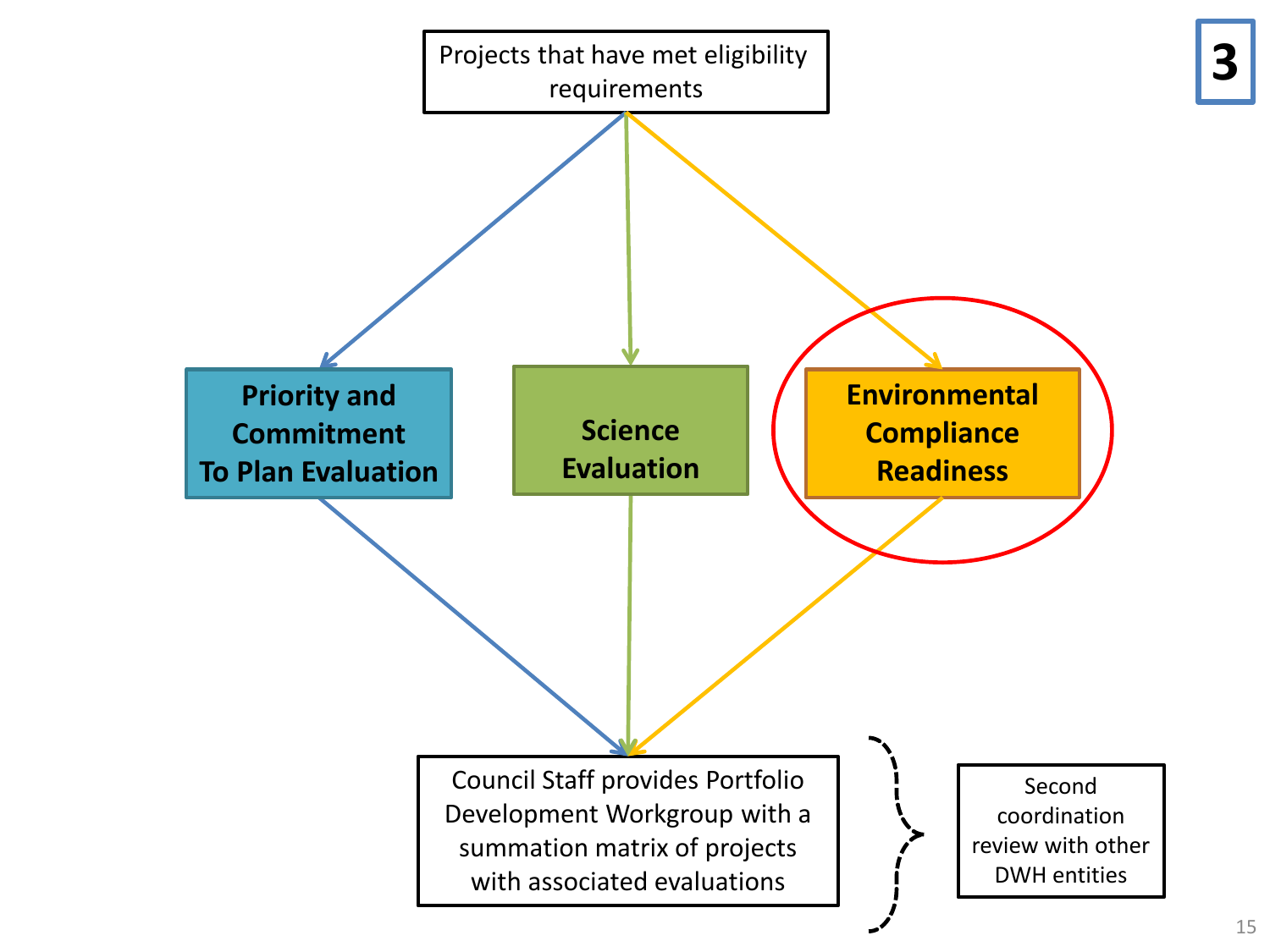Council Staff describes projects based on environmental readiness. Readiness is assessed against a list of environmental compliance requirements supplied in the submission guidelines.

Questions to be asked for all projects:

- 1. Has the project identified all environmental compliance and permitting requirements for the project from the appropriate authorities?
- 2. Has the proposal requested and/or been granted a Categorical Exclusion?
- 3. At what stage is the proposal in terms of compliance with NEPA and other applicable environmental requirements?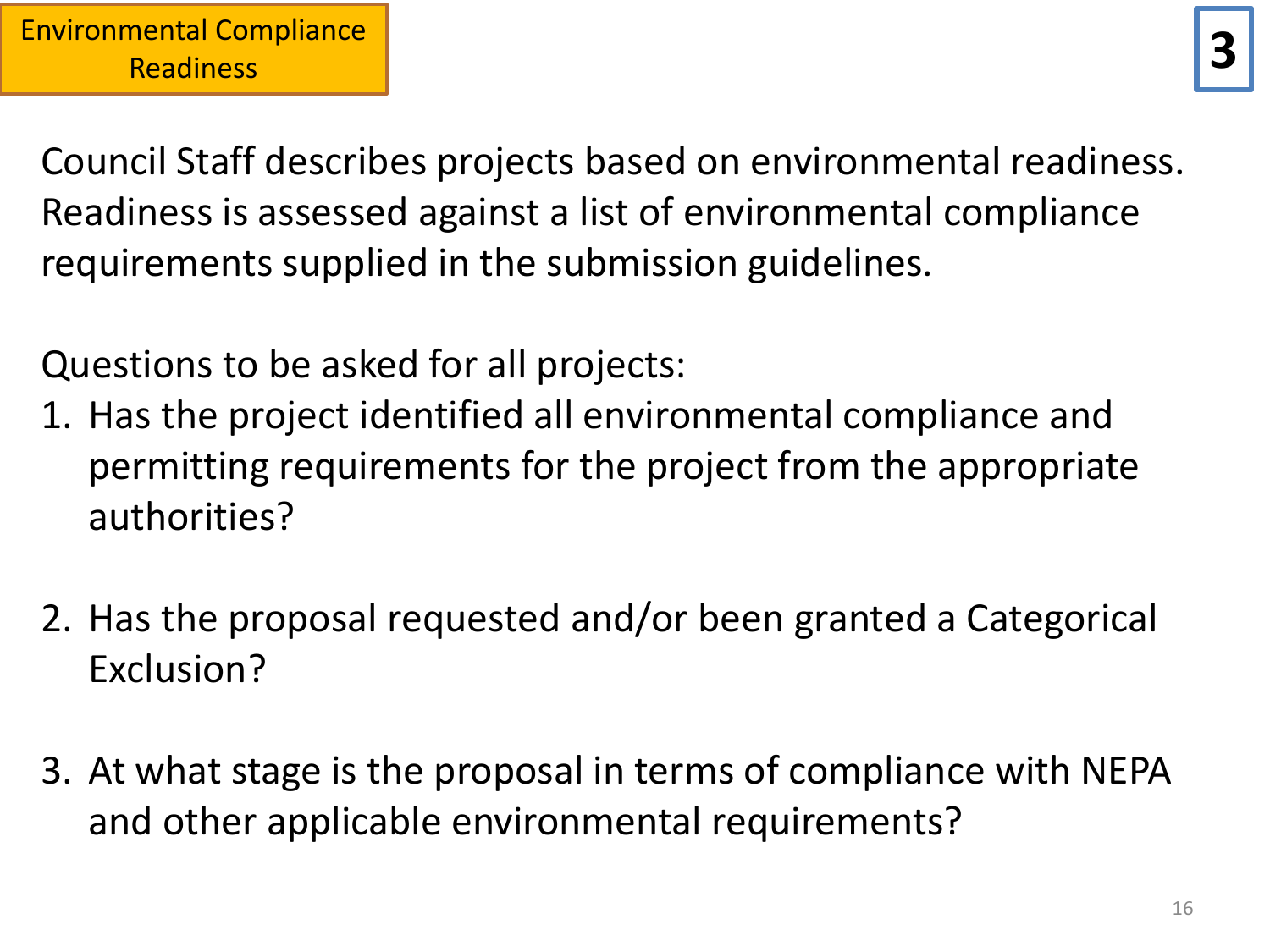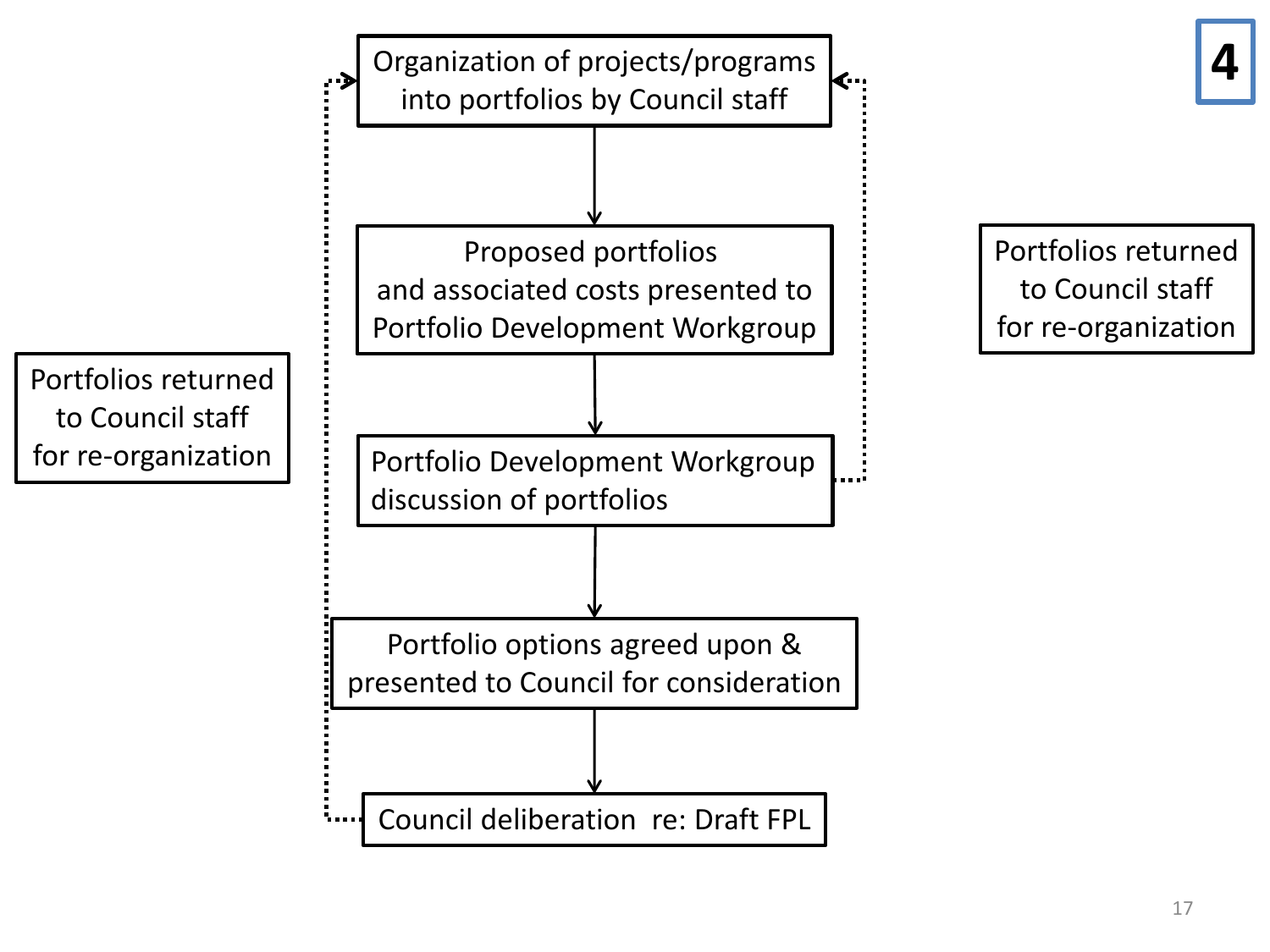